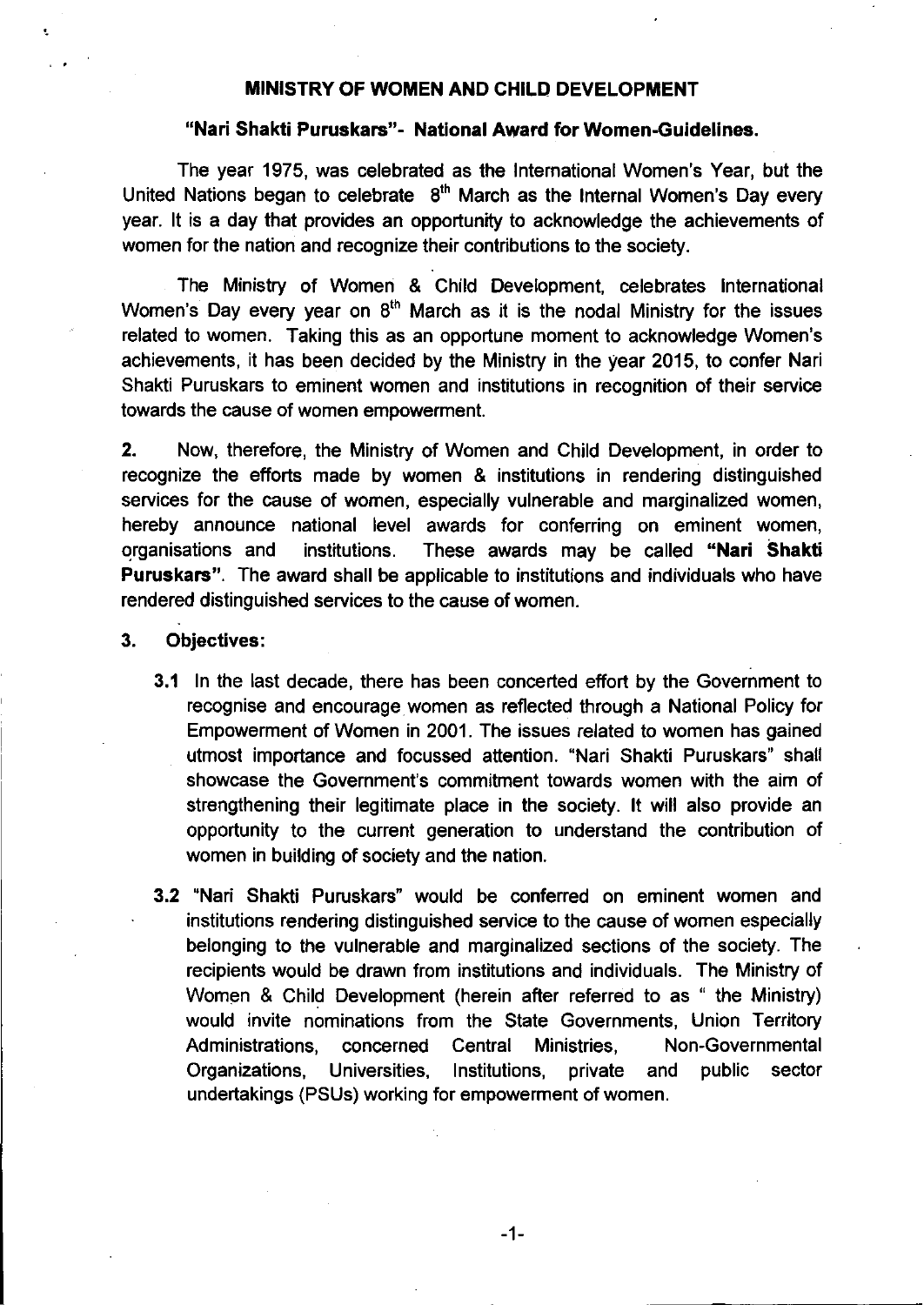### **4. Description**

-

**4.1** 20 Nari Shakti Puruskars shall be conferred every year. The recipients of the Puruskars shall be declared every year on  $20<sup>th</sup>$  February and awards will be conferred on  $8<sup>th</sup>$  March on the occasion of International Women's Day (IWD). The Award in each category shall carry a Certificate and a cash amount. The award would be given to eminent or outstanding Institutions or organisations and individuals from any part of the country.

**4.2** The categories, description and nature of awards are given below:

| SI.       | Category                                                                                                                                                       | <b>Description</b>                                                                                                                                                                                                                                                                                        | Nature of award                                                             |  |  |
|-----------|----------------------------------------------------------------------------------------------------------------------------------------------------------------|-----------------------------------------------------------------------------------------------------------------------------------------------------------------------------------------------------------------------------------------------------------------------------------------------------------|-----------------------------------------------------------------------------|--|--|
| No.       |                                                                                                                                                                |                                                                                                                                                                                                                                                                                                           |                                                                             |  |  |
|           | Institutional Category                                                                                                                                         |                                                                                                                                                                                                                                                                                                           |                                                                             |  |  |
| $1 - 4$ . | Rani Rudramma Devi<br>for<br><b>Awards</b><br>two<br>District<br>Panchayats<br>and<br>two<br><b>GramPanchayats</b>                                             | District/Gram<br>To<br>the<br>Panchayats which have<br>done outstanding work for<br>women welfare especially<br>related<br>to<br>areas<br>on<br><b>BetiBachaoBetiPadhao</b><br>(BBBP).<br>It<br>may<br>be<br>through Panchayat's own<br>initiatives or through the<br>flagship<br>Government<br>programme | (1) Certificate;<br>(2) Cash award of<br>lakh<br>two<br>Rupees each         |  |  |
| $5-6$ .   | Mata Jijabai Award for<br>Urban<br>Local<br>Best<br>providing<br>for<br>body<br>services and facilities<br>to women                                            | municipal<br>bodies/<br>To<br>corporations, which have<br>done outstanding work for<br>women welfare. It may be<br>urban<br>local<br>through<br>body's own initiatives or<br>through the Government<br>flagship programme                                                                                 | (1) Certificate<br>(2) Cash award of<br>iakh<br>two<br>Rupees each          |  |  |
| 7.        | Kannagi Devi Award<br>for Best State which<br>appreciably<br>has<br>improved Child Sex<br>Ratio (CSR)                                                          | <b>Union</b><br>To the State or<br>which<br><b>Territories</b><br>has<br>impacted the Sex Ratio at<br>Birth (SRB) by highest<br>point which will contribute<br>to improvement in Child<br>Sex Ratio (CSR)                                                                                                 | (1) Certificate<br>(2) Cash award of<br><b>lakh</b><br>two<br><b>Rupees</b> |  |  |
| $8-9.$    | Rani Gaidinliu Zeliang<br>award for Best Civil<br>organization<br>Society<br>(CSO)<br>doing<br>outstanding work for<br>the welfare and well-<br>being of women | For<br><b>CSOs</b><br>doing<br>exemplary work in the<br>various fields such as<br>awareness generation on<br>issues relating to laws,<br>health, work education<br>for<br>etc.<br>women<br>empowerment                                                                                                    | (1) Certificate<br>(2) Cash award of<br>two<br>lakh<br>Rupees each          |  |  |
| 10.       | Devi Ahilyabai Holkar<br><b>Award for Best Private</b><br>Sector<br>organization/Public<br>sector undertaking in                                               | Corporate Houses/PSUs<br>addressing the problem<br>of<br>either<br>women<br>by<br>providing<br>gainful<br>employment (women                                                                                                                                                                               | (1) Certificate<br>(2) Cash award of<br>lakh<br>two<br><b>Rupees</b>        |  |  |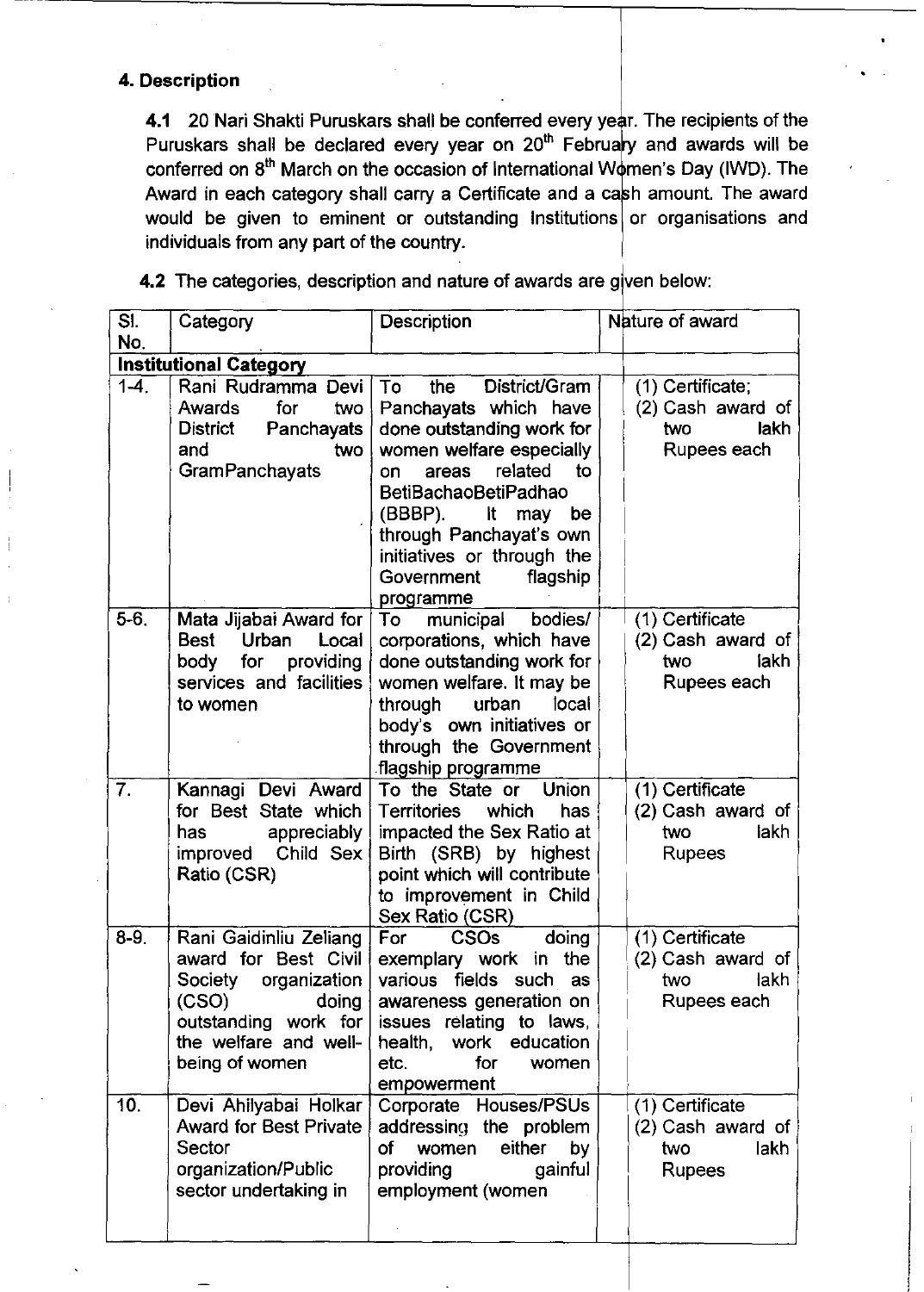|              | promoting the well-<br>being and welfare of<br>women                                                                                                         | enterprises),<br>farmers/<br>good health, education,<br>providing<br>enabling<br>environment/safe spaces<br>for women                                                                                                                                                                                    |                                                                             |
|--------------|--------------------------------------------------------------------------------------------------------------------------------------------------------------|----------------------------------------------------------------------------------------------------------------------------------------------------------------------------------------------------------------------------------------------------------------------------------------------------------|-----------------------------------------------------------------------------|
| 11.          | Lakshmibai<br>Rani<br>for<br><b>Best</b><br>Award<br>Institution<br>for<br>&<br>Research<br>Development<br>the<br>in<br>of<br>field<br>women<br>empowerment  | For institutions with<br>a<br>of<br>record<br>outstanding<br>contribution<br>for<br>women<br>causes including work in<br>research<br>the<br>and<br>development (technology).<br>dissemination<br>of<br>and<br>knowledge in the various<br>issues related to women                                        | (1) Certificate<br>(2) Cash award of<br><b>lakh</b><br>two<br><b>Rupees</b> |
|              | <b>Individual Category</b>                                                                                                                                   |                                                                                                                                                                                                                                                                                                          |                                                                             |
| $12 -$<br>13 | Award for Courage &<br><b>Bravery</b>                                                                                                                        | Award for woman who<br>shown<br>exemplary<br>has<br>courage and has set an<br>example and<br>achieved<br>laurels in the face of<br>diversity                                                                                                                                                             | (1) Certificate<br>(2) Cash award of<br>lakh<br>One<br>Rupees each          |
| $14 -$<br>20 | Seven Awards<br>for<br>making<br>outstanding<br>contributions<br>to<br>women's<br>endeavour/community<br>work/making<br>a<br>difference/women<br>empowerment | For women<br>who<br>have<br>exceptional<br>made<br>contributions for women's<br>socio-economic<br>effective<br>empowerment,<br>implementation of women<br>related legislation, media,<br>environment<br>protection.<br>culture,<br>sports,<br>art, a<br>& Technology,<br>Science<br>and Indian heritage. | (1) Certificate<br>(2) Cash award of<br>lakh<br>One<br>Rupees each          |

4.3 Normally the Puruskars shall not be presented posthumously; provided that death occurred subsequent to a proposal having been submitted to the Ministry in the manner as stipulated in this guidelines, then Puruskars may be presented posthumously.

4.4 A Screening Committee and a Selection Committee would be constituted for the purpose which shall consider the achievement of the organizations and individuals nominated or recommended for the Puruskars by the prescribed authority. The outstanding contributions in the field shall be of primary consideration in identifying the recipients of Puruskars.

### 5. Eligibility Criteria for Nomination

5.1 The Puruskars are open to all Indian Institutions, organisations and individuals without any distinction or discrimination on ground of race, caste or creed. -3-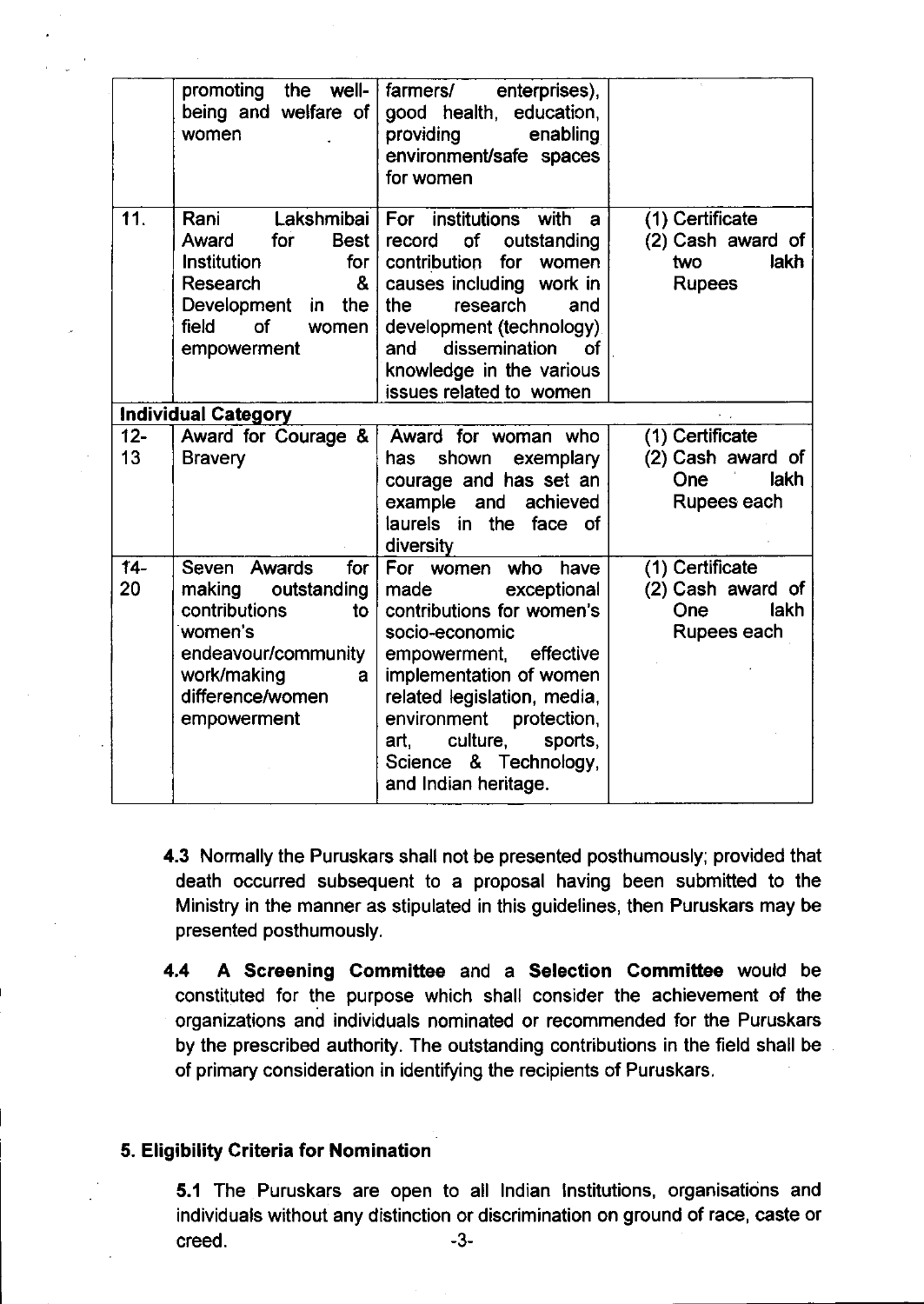5.2 In case of Individual category, the awardee must be above 30 years of age on  $1<sup>st</sup>$  January of the year for which the award is to be given. The applicant should have worked in the relevant field for at least last 5 years. She should not have been a recipient earlier of the award (including Stree Shakti Puruskars).

**5.3** The eligibility criteria for each of the category of Awards shall be as follows:

### 5.3.1 Rani Rudramma Devi Award for Best Panchayat Nillage **Community**

- (1) The award shall be given to the District /Gram Panchayat / village community, which has done outstanding work for women empowerment in different areas<sup>\*</sup> (Annexure I).<br>(2) To claim the award the following condition sh community, which has done outstanding work for women empowerment in different areas\* (Annexure I).
- $(2)$  To claim the award the following condition shall be fulfilled, namely:-
	- (a) Exemplary contribution in the field of Health, Counselling, Legal aid, awareness, education, Institutional and non- institutional programmes for the women;
	- (b) Significant role in the empowerment of women at the village level;
	- (c) Outstanding achievement in the involvement and participation of local people or community in the promotion of women;
	- (d) Promotion of enabling environment/safety in the public buildings for women in Panchayat area.

### 5.3.2 Mata Jijabai Award for Best Urban Local body for providing services and facilities to women

(1) The award shall be given to the Municipal Bodies / Corporations or Cantonment Boards or other Statutory Urban Bodies, which have done outstanding work for women empowerment in different areas\* (Annexure I).

- (2) To claim the award the following conditions shall be fulfilled, namely:-
	- (a) Exemplary contribution in the field of Health, Counselling, Legal aid, awareness, Education, Institutional and non- institutional Exemplary contribution in the field of Health, Couraid, awareness, Education, Institutional and in<br>programmes for the women;<br>Significant role in the amnousrment of warrior at
	- (b) Significant role in the empowerment of women at the municipality level;
	- (c) Outstanding achievement in the involvement and participation of local people or community in the promotion of care for women;
	- (d) Promotion of enabling environment/safety in the public buildings for women in municipality area.

### 5.3.3 Kannagi Devi Award for Best State which has appreciably improved Child Sex Ratio (CSR)

(1) The award shall be given to the State or Unioh Territory, which has shown significant improvement of Child Sex Ratio (CSR)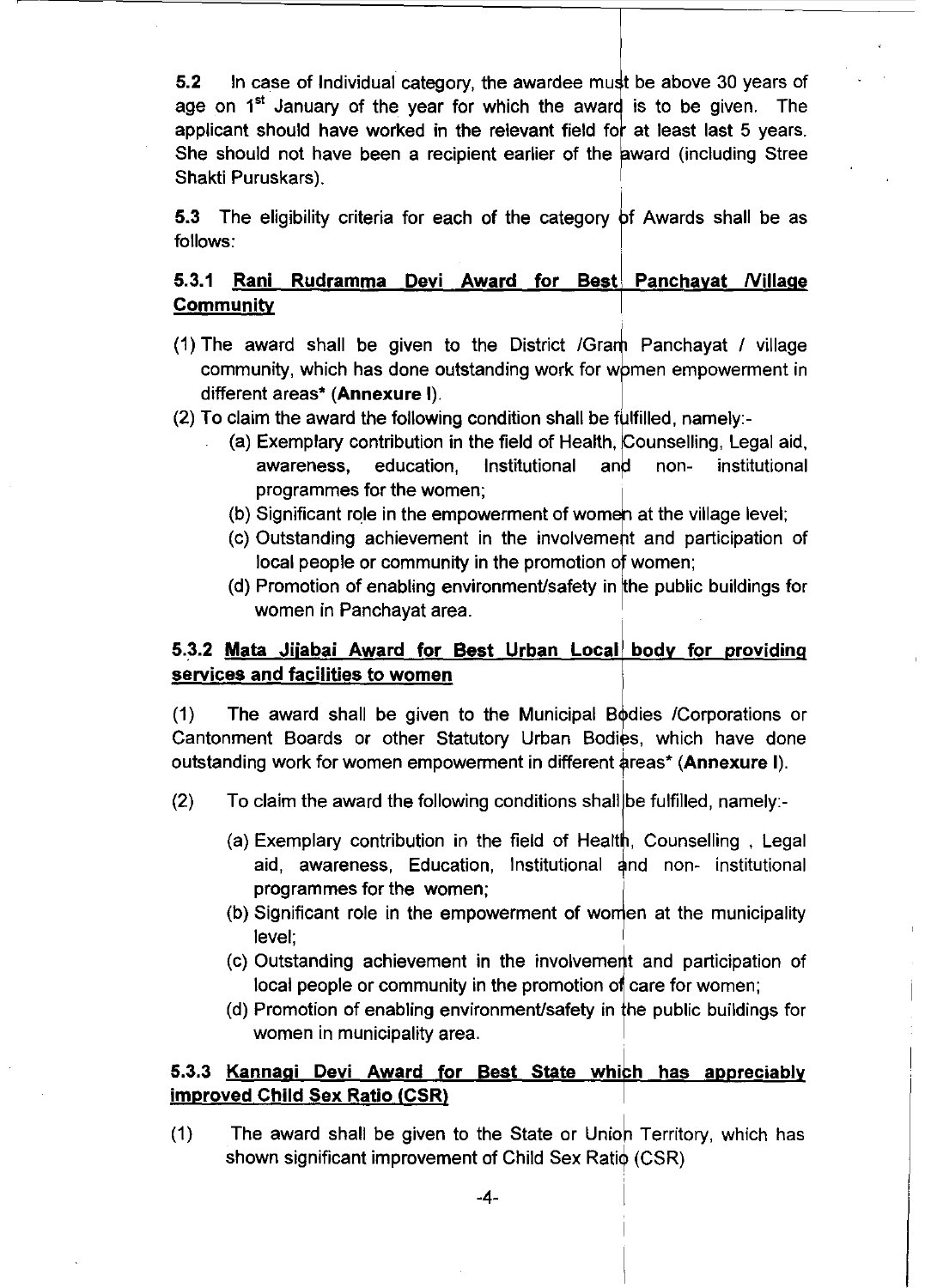(2) To claim the award following conditions shall be fulfilled, namely:-

- (a) To the State or Union Territory which has impacted the Sex Ratio at Birth (SRB) by highest point that will contribute to improvement of Child Sex Ratio (CSR)
- (b) Promotion of access to healthcare for women including mental health, empowerment through information regarding health, sexuality - institutional deliveries, preventive care for diseases etc.
- (c) Curbing violencel discrimination against women sexual, communal or sectarian - at homes, work places and public place.
- (d) Promoting value of girl child: improving child sex ratio.
- (e) Promotion of education of girls and women at all levels  $$ bridging gender gaps.
- (f) Dissemination of women's issues to make a positive impact on lives of women and girls, curtailing harmful effects of T.v on women's lives through gender  $-$  informed media policy promoting - message of gender equity through positive programming and information dissemination on laws and schemes.
- (g) Working towards up-liftment of the vulnerable and disadvantaged, zero tolerance for discrimination against SC/ST women. Reaching out to marginalized and vulnerable women including minority women, women with disabilities and internally displaced women due to social strife.
- (h) Encourage women to hold leadership roles and promote women in decision making.
- (i) Have demonstrated ability to work with women and girls and men and boys as a team to work towards betterment of the society.

### 5.3.4. Rani Gaidinliu Zeliang Award for Best Civil Society Organization (CSO) doing outstanding work for the welfare and well-being of women

(1) The award shall be given to the CSOs which are providing outstanding services to the women empowerment in different areas<sup>\*</sup> (Annexure I)

(2) To claim the award, the following requirement shall be fulfilled, namely:-

(a) The institution should be providing comprehensive services for the women preferably in rural or hilly area of India especially to the vulnerable and marginalized women.

(b) The institution or Organisation should have been a registered body and should have minimum five years' experience in the concerns related to women

(c) The institution should have made outstanding contribution and has wide recognition by the state or otherwise;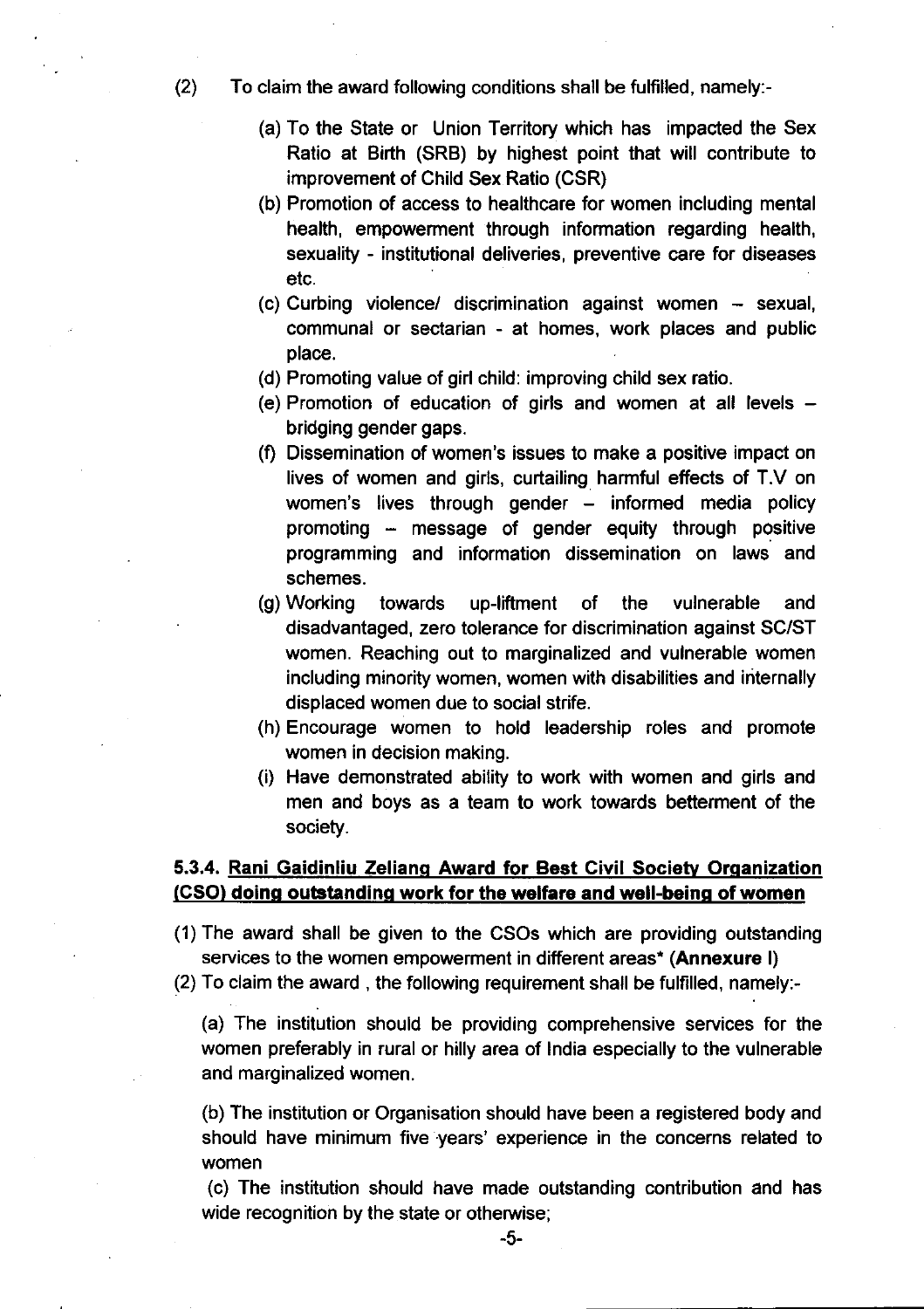(d) The institution has undertaken specialised or innovative services/practices and programme for the well- being of women /empowerment in the society;

(e) Outstanding achievement to provide new and effective outreach strategy or programmes for the advancement of worken in the society.

### 5.3.5 Devi Ahilyabai Holkar Award for Best Private Sector Organization/Public Sector Undertaking in promoting the well-being and welfare of women

(1) The award shall be given to the Private Sector/Public Sector Undertaking for providing outstanding services towards women empowerment in different areas' (Annexure I).

- $(2)$  To claim the award following conditions shall be fulfilled, namely:-
	- (a) The institution or Organisation should be  $\alpha$  registered body and should have minimum five years' experience in the field of service to women:
	- (b) The institution should have made outstanding contribution and have wide recognition by the State or other wise
	- (c) The institution has undertaken specialised or innovative services/practices and programme for the well- being of women /empowerment in the society; for example addressing the problems of women either by providing them gainful employment, or utilising their skills and experience for the benefit of the society;
	- (d) Outstanding achievement to provide new and effective outreach strategy or programmes for the betterment of women in the society.
	- (e) Creating infrastructure for providing enabling environment for women to work or steps for the benefit of women health/education

### 5.3.6 Rani Lakshmibai Award for Best Institution for Research & Development in the field of women empowerment

- $(1)$  The award shall be given to the institutions which are generating and spreading knowledge on the issues related to women.
- (2) To claim the award the following requirement shall be fulfilled, namely:-

(a) the institution or organisation should be a registered body and should have minimum five years of experience in the field of women and related issues;

(b) the institution should have remarkable achievements in research or publication and spread of knowledge on issues related to women in India; (c) outstanding achievements in the Research & Development (R&D) in

the area of education and training, health, technologies, skill building in the field of women :

(d) The institution should have been instrumental in developing and formulating policies and programmes for women either at the State or National Level; ,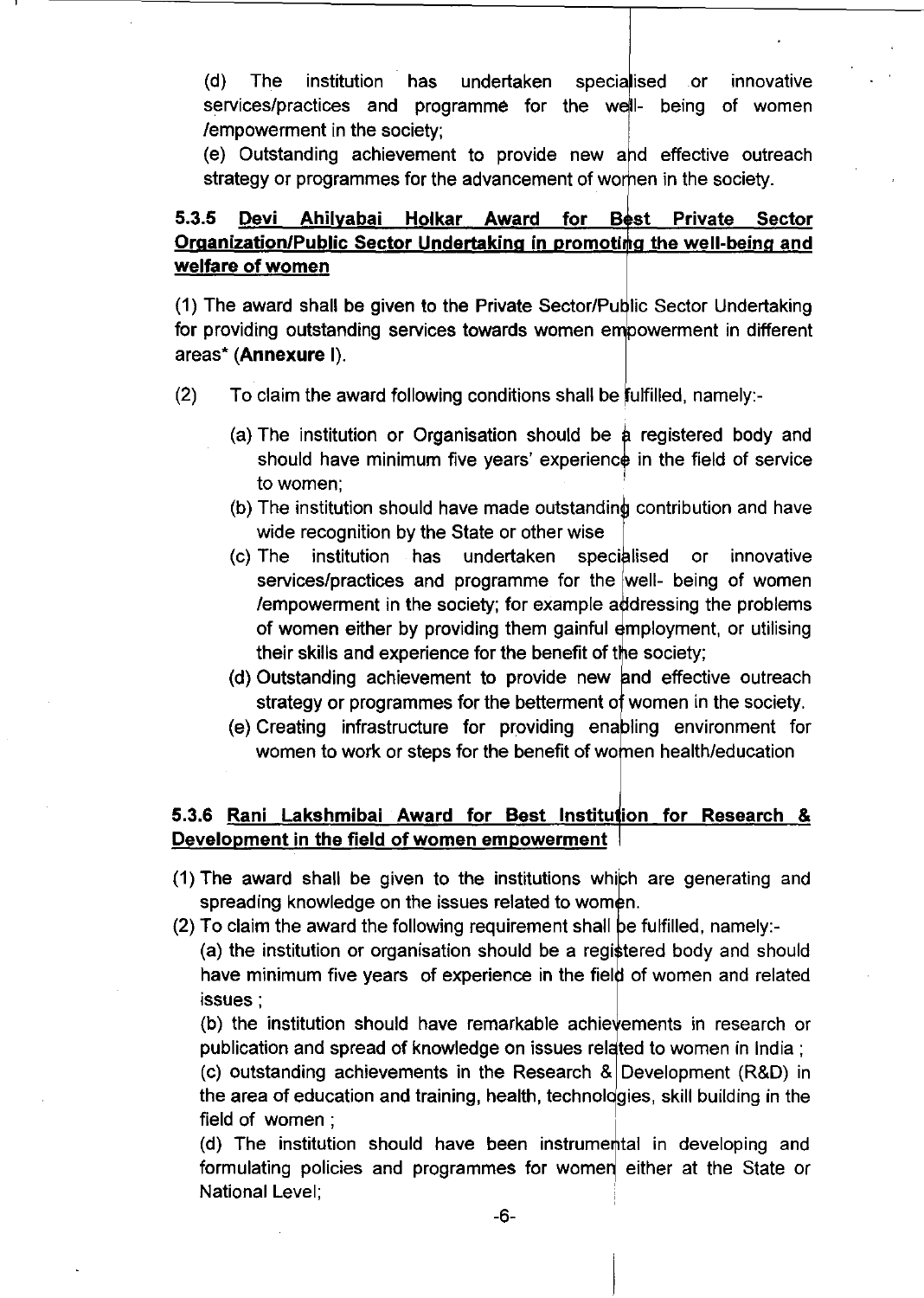(e) dissemination of knowledge and creating awareness on the issues relating to women through conferences, seminars, workshops and other means;

(f) Participatory leadership in the community and civil society at large in the field of women should be of prime concern.

#### 5.3.7 Award for Courage & Bravery - 2 Nos.

(1) The two awards shall be given to a woman who has displayed exemplary courage against any atrocities / violence / harassment against women or girls in the face of grave danger/unfavourable circumstances and has set an example by achieving laurels in the adverse situation.

### 5.3.8 Awards for making outstanding contributions to women's endeavour/communitv work/making a differencelwomen empowerment - 7 Nos.

(1) The seven awards shall be given to women who have made outstanding contributions to women empowerment in different areas\* (Annexure I).

#### 6. Nominations

- 6.1 Nominations for the Puruskars shall be invited from:
	- (a) State Governments, Union Territory Administrations, concerned Central Ministries/Departments.
	- (b) Non-Governmental Organizations, Universities/Institutions, private and public sector undertakings (PSUs) working for empowerment of women through the State Govt./Central Ministry/Department concerned.
	- (c) However, in exceptional cases, the Selection Committee may also, *suomoto,* recommend a person or institution for the award, with justification.
	- (d) Normally, self-nominations for the Puruskars shall not be considered. However, it may be considered by the Screening Committee and the Selection Committee as a special case.

6.2 The Nominations would be sent to the Ministry of Women and Child Development with details as per application form (Annexure-II) alongwith supporting documents as mentioned in the Application form.

6.3 The entities at para 6.1 recommending the nominations should clearly and specifically certify the work carried out by the nominees for which the award is being recommended.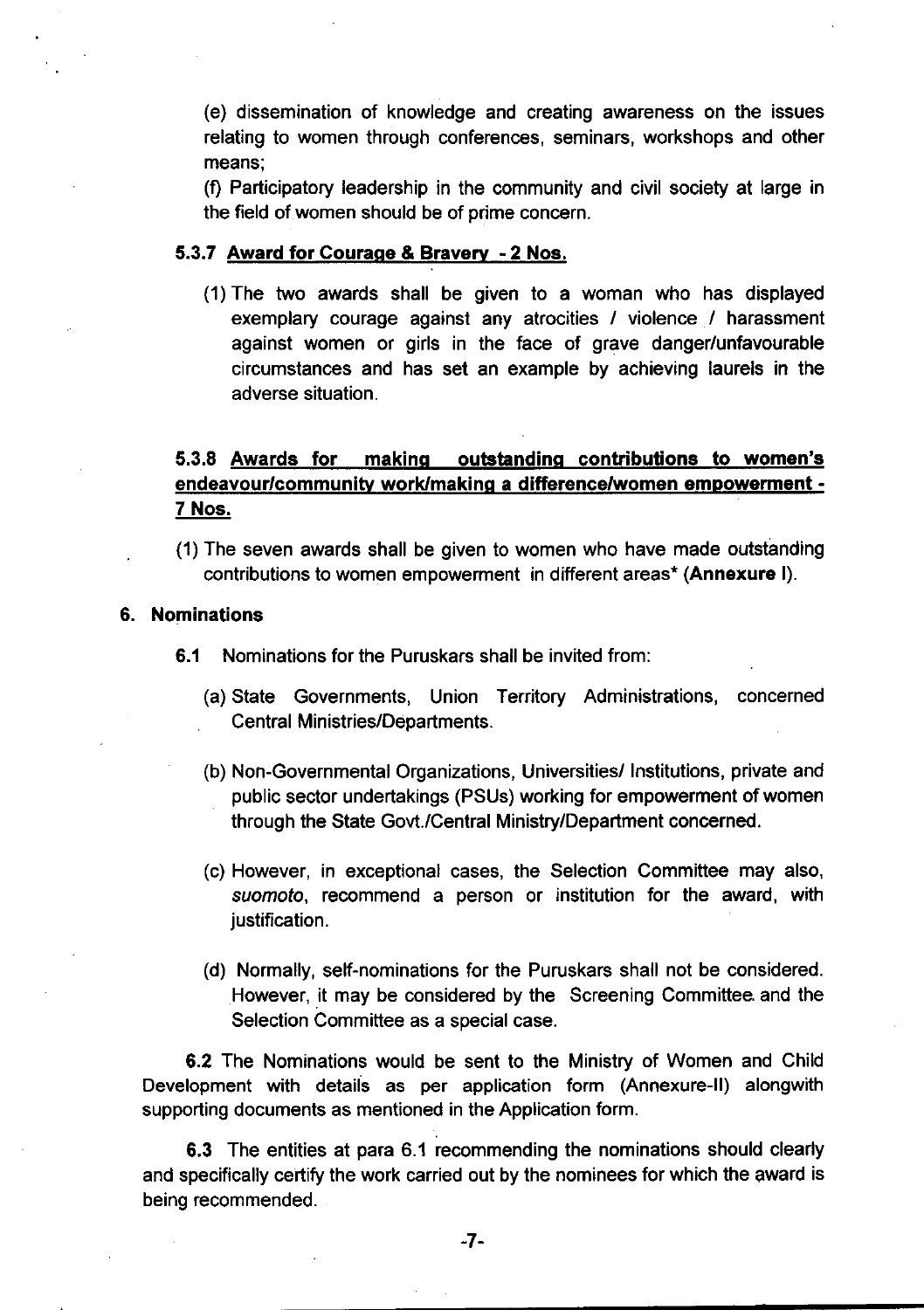### 7. Mode of calling the nominations

7.1 For inviting the applications for the Awards, an advertisement will be published by the Ministry of Women and Child Development, Govt. of India in Newspapers across the country. The Ministry will write to all the State Governments, Union Territory Administrations, ! concerned Central Ministries/Departments.

7.2 The information will be simultaneously placed on Ministry's website along with the prescribed format and other social media platforms.

7.3 The applications (in the prescribed format) will be received by the Ministry of Women and Child Development.

#### 8. Screening of Nominations

8.1 A Screening Committee shall be constituted by the Ministry of Women and Child Development to scrutinize and short list the nominations received for I the Awards.

,

I

8.2 The Screening Committee shall consist of :

| Joint Secretary, Ministry<br>of<br>a.<br>Women and Child Development                                                                                                                       |  | -Chairperson, ex-officio                                                                                                |
|--------------------------------------------------------------------------------------------------------------------------------------------------------------------------------------------|--|-------------------------------------------------------------------------------------------------------------------------|
| Domain expert in the field of<br>b.<br>women issues/gender expert, Ministry<br>of Women and Child Development                                                                              |  | -Member                                                                                                                 |
| Concerned Director/DS<br>level<br>$\mathbf{C}$ .<br>officer, Ministry of Women and Child<br>Development                                                                                    |  | -Member                                                                                                                 |
| Director/DS level officer<br>d. l<br>Ministry of Urban Development/Rural<br>Development/Health/Panchayati<br>Raj/Home Affairs/NITI Aayog and any<br>other relevant Ministry* (if required) |  | -Member                                                                                                                 |
| <b>Representative of CII/FICCI</b><br>e.                                                                                                                                                   |  | Member for nominations<br>to Devi Ahilya Bai Holkar<br>Award I<br>for<br>best<br>Public/Private Sector<br>Organisation. |

\*In the event of large number of applications view of the relevant Ministry will be taken for screening.

#### 9. Selection of Awardees by the Selection Committee

**9.1.** The final selection of the Awardees shall be made on the basis of recommendation of the Screening Committee, by a Selection Committee to be constituted by the Ministry of Women and Development.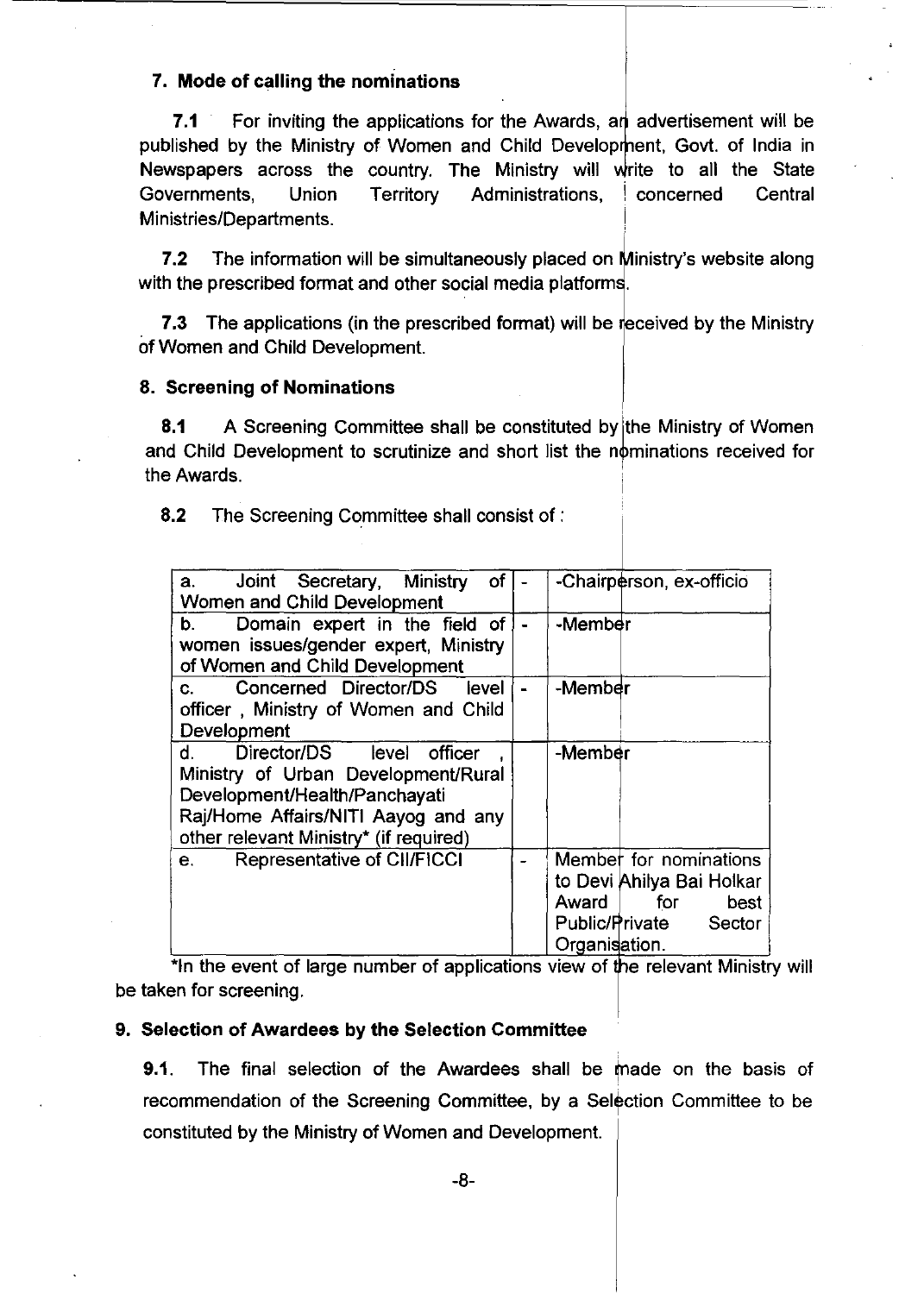The Selection Committee shall consist of:

| (i)    | Union Minister for Women and Child<br>Development                                      | $\overline{\phantom{0}}$ | Chairperson, ex-officio          |
|--------|----------------------------------------------------------------------------------------|--------------------------|----------------------------------|
| (ii)   | Secretary, Ministry of Women & Child<br>Development                                    | $\overline{\phantom{a}}$ | Vice Chairperson, ex-<br>officio |
| (iii)  | Special or Additional Secretary,<br><b>Child</b><br>Ministry of Women &<br>Development | $\blacksquare$           | Member, ex-officio               |
| (iv)   | Secretary or his nominee from<br>Ministry of Social Justice<br>- 8.<br>Empowerment     | $\overline{\phantom{0}}$ | Member, ex-officio               |
| (V)    | from<br>Secretary or his nominee<br><b>Ministry of Rural Development</b>               | ٠                        | Member, ex-officio               |
| (vi)   | Chairperson or Nominee, National<br><b>Commission for Women (NCW)</b>                  | $\blacksquare$           | Member, ex-officio               |
| (vii)  | Chairperson, or Nominee, Central<br>Social Welfare Board(CSWB)                         | $\blacksquare$           | Member, ex-officio               |
| (viii) | National level eminent<br>Two<br><b>NGOs/individuals</b>                               |                          | Co-opted members                 |
| (ix)   | Joint Secretary (Women Awards),                                                        |                          | <b>Member-Secretary</b>          |

9.2 The National Selection Committee may at its discretion also consider individuals other than those recommended by the State Governments/Central Ministries.

9.3 Disqualified -The proposed awardee will be disqualified at any stage, in case of any pending criminal or police case at any stage.

### 10. Presentation of Award

- 10.1 The Award shall be presented at New Delhi at a special ceremony/function to be held on the occasion of the International Women's Day on 8th March every year.
- 10.2 The Ministry will reimburse travel expenses by economy class return fare, by shortest route, for the awardee to and from Delhi, by Air India and local travelling allowance on production of bills and air tickets. Apart from this boarding and lodging arrangements for the awardees for three days (one day prior and one day after the date of Puruskar ceremony) shall be arranged by the Ministry.

-9-

**\*\*\*\*\*\*\*\*\*\*\***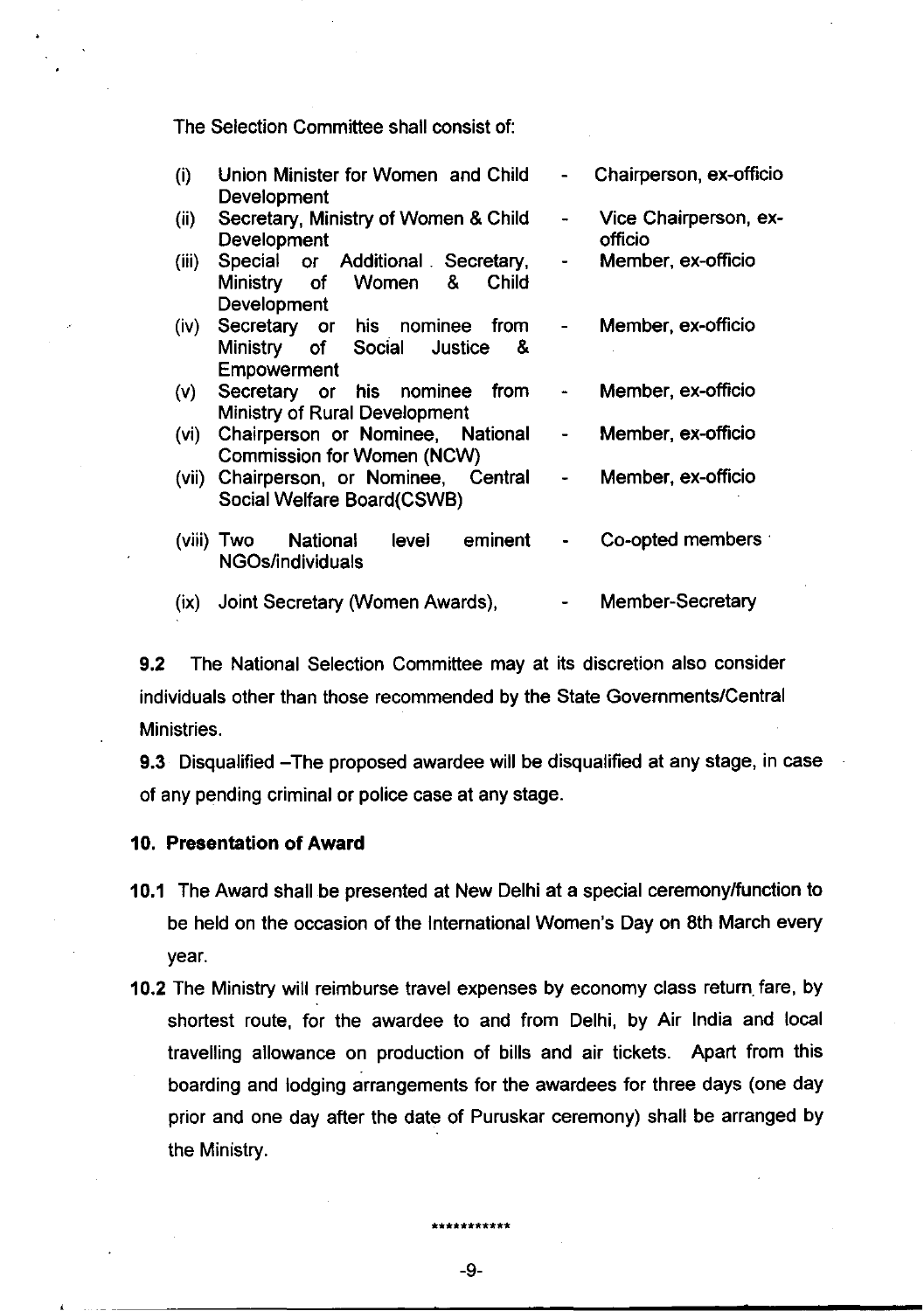**The Nari Shakti Puruskar** may be awarded for outstanding work preferably in exceptional circumstances to - individual men  $\sigma$  women / groups / academic institutions / NGOs/ villages etc. in the broad / disaggregated areas/ activities coming under the promotion of economic empowerment, social empowerment, effective implementation of women related legislations and gender mainstreaming.

#### **I. Economic Empowerment**

- $(i)$  Women in **agriculture** ensuring land rights; inheritance *I* share in parental property; individual / group titles to women in all government land transfers; credit support tol women to purchase or lease land; records and legal support for women inheritance rights.
- i (ii) Women in **unorganized sector** – provision of social security, leave, wages, working conditions, pensions, health benefits, maternity benefits, housing childcare, safety and occupational health etc.
- (iii) Women in **services sector** where there is poor gender ratio, improving women's participation, special tax incentives for women headed enterprises, women employees, women entrepreneurial ventures etc.
- (iv) Promotion of **skill development** / vocational **training**/ training in traditional skills, and in other trades which promote employment of women especially in unorganized sector.
- $(v)$  Construction/ Facilitating amenities for  $\frac{1}{r}$  ural and urban poor women  $-$  toilets / housing / drinking water facilities.
- $(vi)$  Work towards promoting young talent in particular young entrepreneurs.
- (vii) Working to promote women and girls in the field of science and technology
- (viii) Demonstrates work and dedication in elevating the status of women in the society.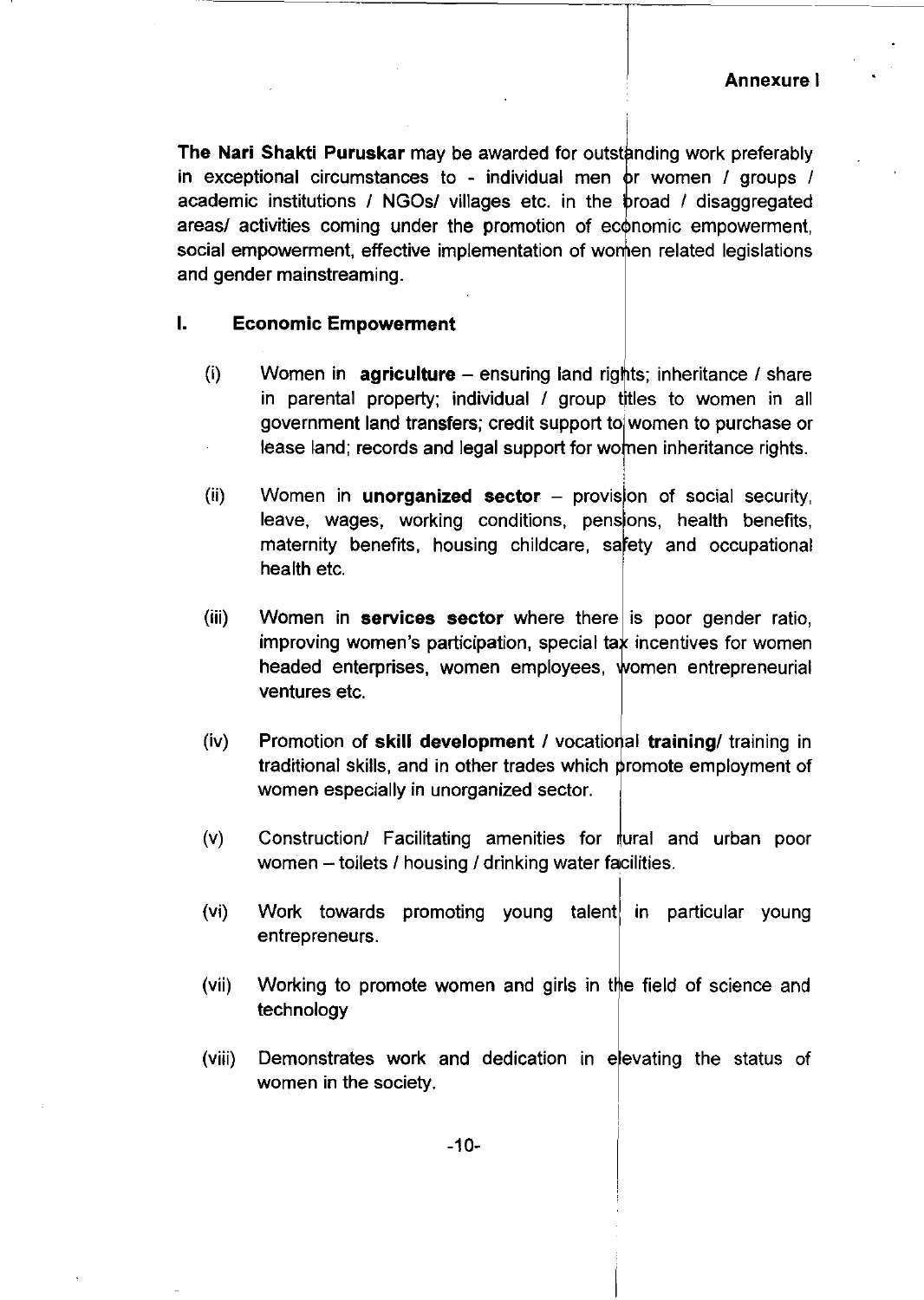#### II. Social **Empowerment**

- (i) Promotion of access to healthcare for women including mental health, empowerment through information regarding health, sexuality - institutional deliveries, preventive care for diseases etc.
- (ii) Curbing violence/ discrimination against women sexual, communal or sectarian - at homes, work places and public place.
- (iii) Promoting value of girl child: improving child sex ratio.
- (iv) Promotion of education of girls and women at all levels bridging gender gaps.
- (v) Women and Media Dissemination of women's issues to make a positive impact on lives of women and girls, curtailing harmful effects of T.V on women's lives through gender  $-$  informed media policy promoting - message of gender equity through positive programming and information dissemination on laws and schemes.
- (vi) Working towards up-liftment of the vulnerable and disadvantaged, zero tolerance for discrimination against SC/ST women. Reaching out to marginalized and vulnerable women including minority women, women with disabilities and internally displaced. women due to social strife.
- (vii) Encourage women to hold leadership roles and promote women in decision making.
- (viii) Have demonstrated ability to work with women and girls and men and boys as a team to work towards betterment of the society.
- III. Effective implementation of women related legislations such as Dowry Prohibition Act, Domestic Violence Act, PC-PNDT Act and Immoral Traffic Act.
- IV. Contribution in Gender mainstreaming and strengthening delivery systems through State Commissions for Women, District Legal Service Authorities etc.
- V. Have made efforts towards environment protection, promotion of art, culture and Indian heritage.
- VI. Positive actions carried out by villages/groups in favour of women & girls.

-11-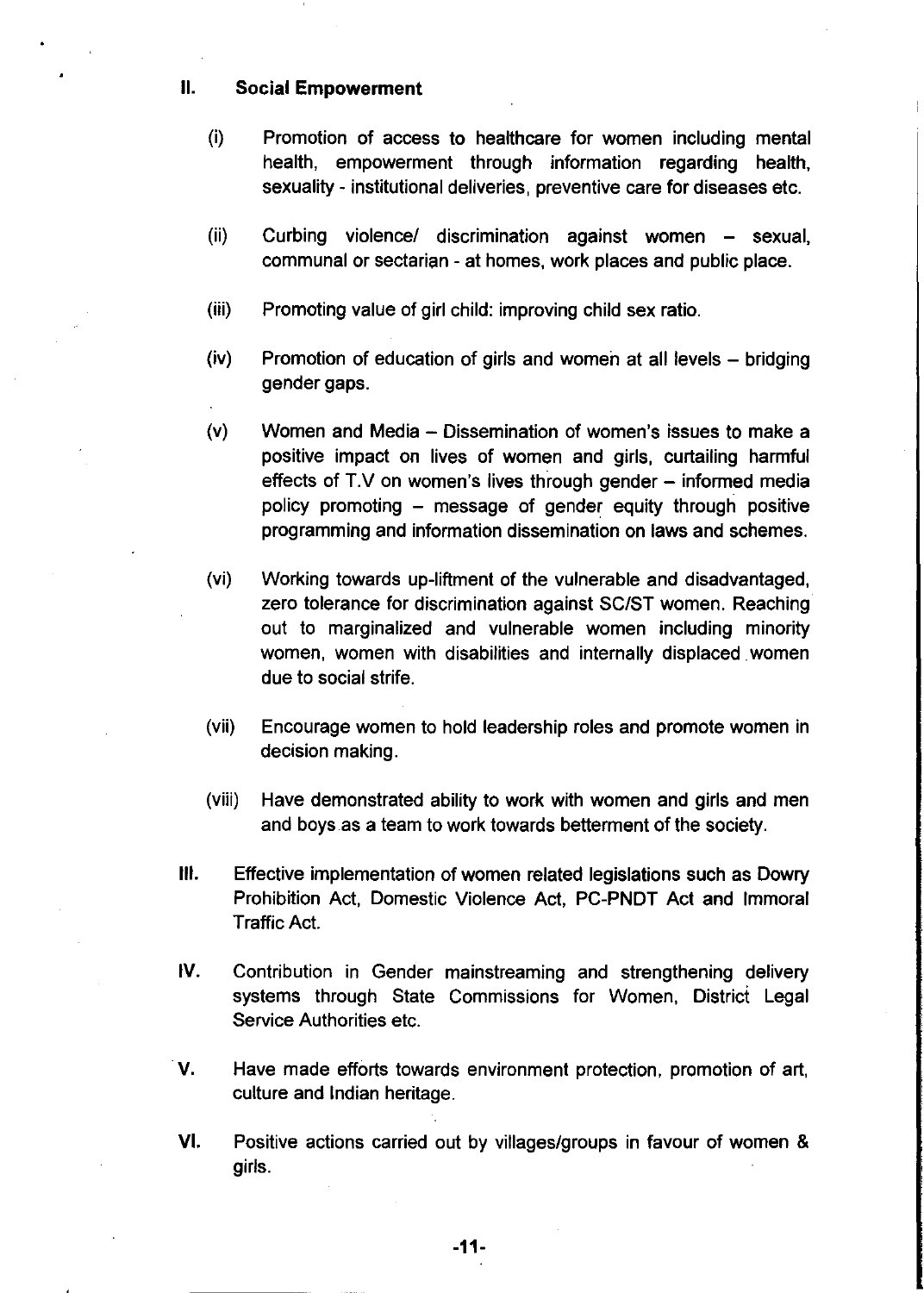.

# Nomination Form

## A. FORMAT FOR RECOMMENDING INSTITUTIONAL AWARDS

| 1.               | Full Name&                             |  |
|------------------|----------------------------------------|--|
|                  | <b>Complete Address of the</b>         |  |
|                  | Organisation/Institution               |  |
|                  |                                        |  |
| 2.               | Whether operating in own               |  |
|                  | premises                               |  |
|                  | Or in rented premises                  |  |
| 3.               | Other communication devices:           |  |
|                  | (i) Land line Phone No.                |  |
|                  | (ii) Mobile No.                        |  |
|                  | (iii) Fax No.                          |  |
|                  | (iv) E-mail Address:                   |  |
| 4.               | Area of Specialization (please         |  |
|                  | attach Memorandum and Articles         |  |
|                  | of Association containing objects      |  |
|                  | and bye-laws): (Wherever               |  |
|                  | applicable)                            |  |
| 5.               | Name of parent organization or         |  |
|                  | Registered body (please attach         |  |
|                  | certified copy of the certificate      |  |
|                  | of registration):                      |  |
| 6.               | The details of Managing                |  |
|                  | Committee and qualifications of        |  |
|                  | their members:                         |  |
| $\overline{7}$ . | Whether the organisation is            |  |
|                  | working at:                            |  |
|                  | (i) Regional level<br>(ii) State level |  |
|                  | (iii) National level                   |  |
|                  | International level<br>(iv)            |  |
| 8.               | Total Staff Strength:                  |  |
| ٥                | If possible, please attach the         |  |
| o.               | annual reports of the last three       |  |
|                  | years:                                 |  |
| 10.              | Special or outstanding                 |  |
|                  | achievements during last five years    |  |
|                  | in service towards the cause of        |  |
|                  | women empowerment (with                |  |
|                  | timelines, impact and outcomes:        |  |
| 11.              | Details of Awards/Honours/             |  |
|                  | Recognitions received, if any          |  |
|                  | (attach citation)                      |  |
| 12.              | Justification for the Award (attach    |  |
|                  | Separate sheets with details)          |  |
|                  |                                        |  |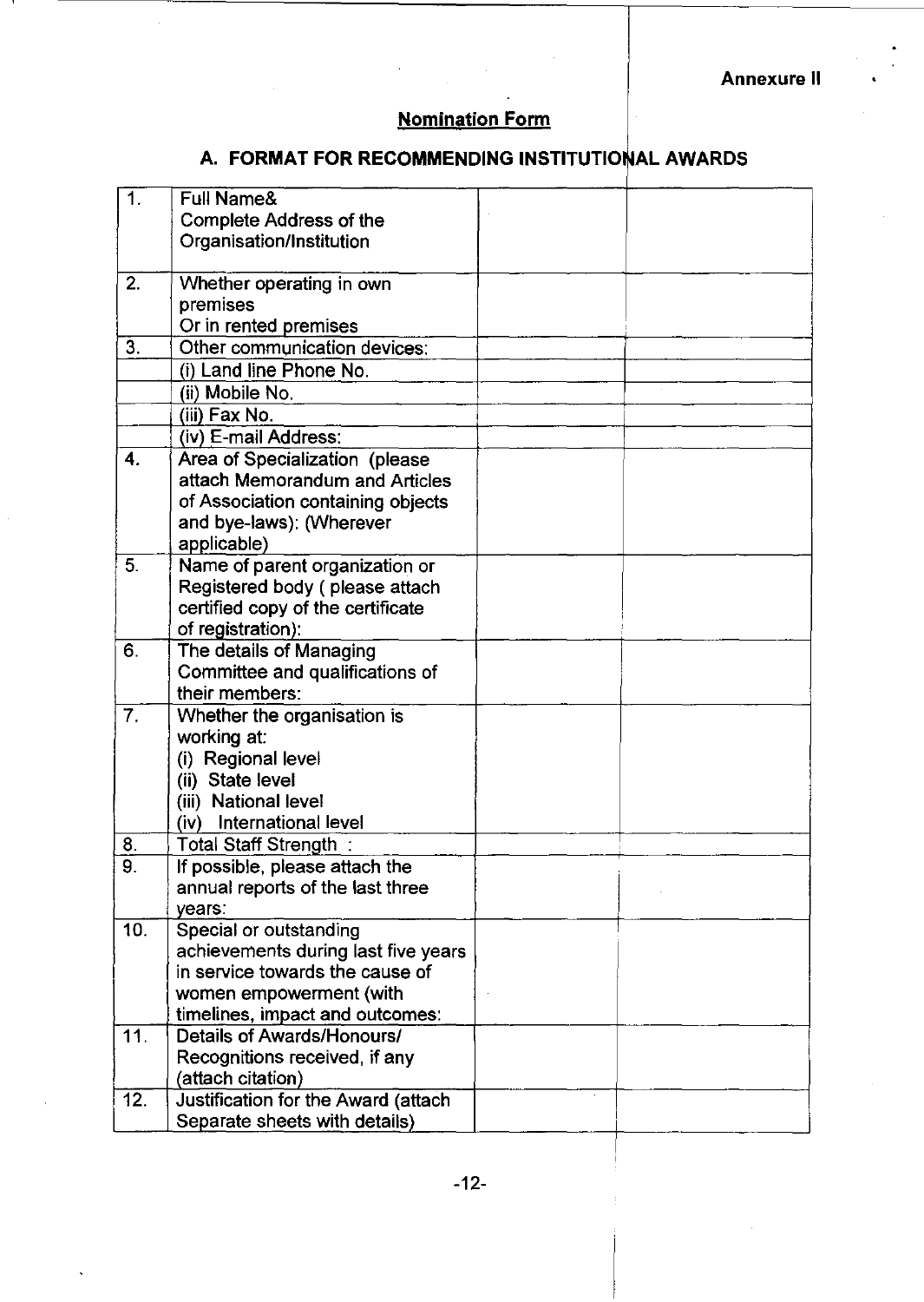I hereby declare that above information regarding the institution/individual: -----------------------------------------------------------------------------------is true to the best of my knowledge.

Place:

•

Date:

Recommending Agency (Signatures with seal)